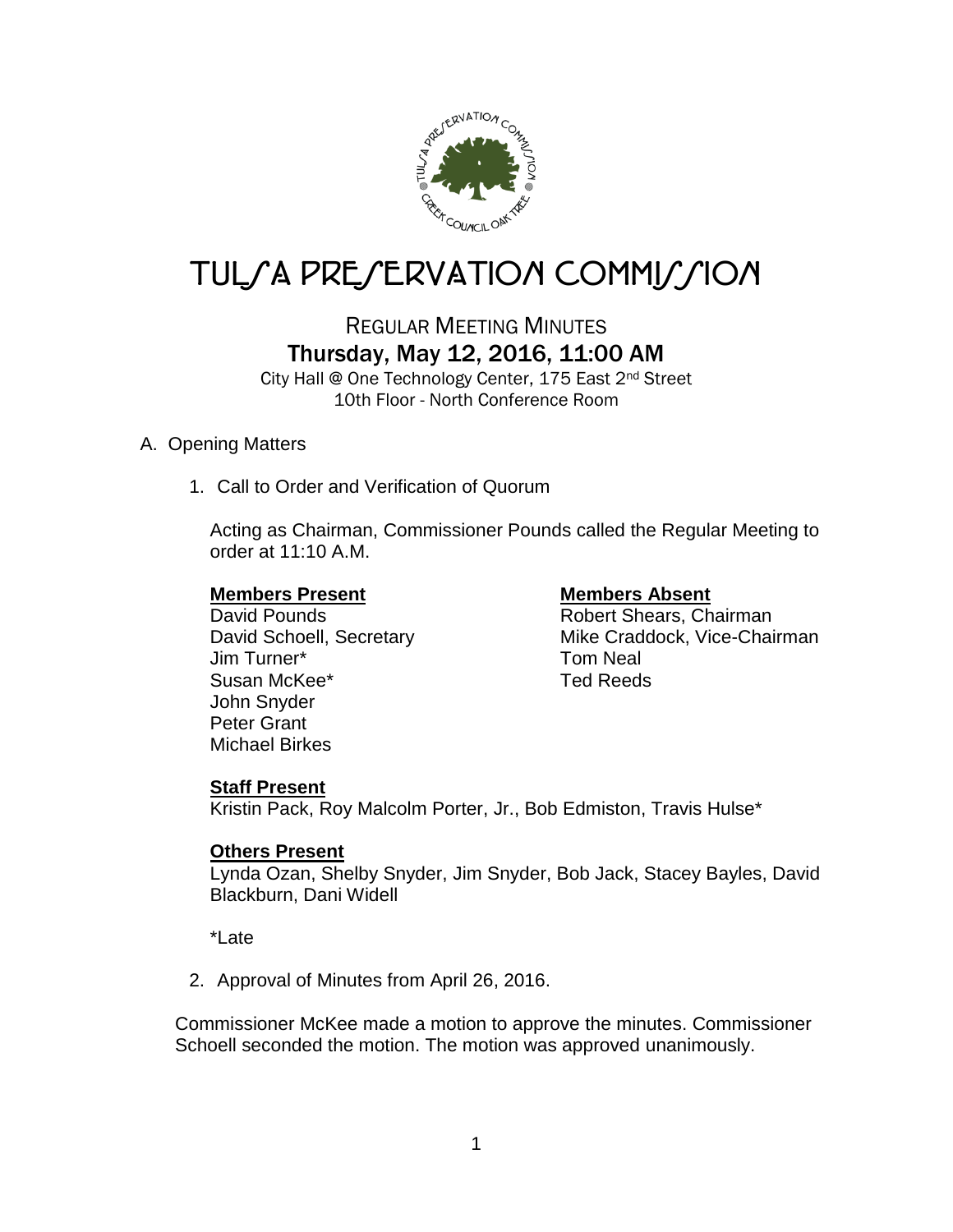#### **Vote: Meeting Minutes, April 26, 2016.**

| In Favor |            | <b>Opposed</b> | <b>Abstaining</b> | <b>Not Present</b> |
|----------|------------|----------------|-------------------|--------------------|
|          | 1. Schoell |                |                   | <b>Shears</b>      |
|          | 2. Pounds  |                |                   | Craddock           |
|          | 3. McKee   |                |                   | Neal               |
|          | 4. Snyder  |                |                   | Reeds              |
|          | 5. Grant   |                |                   | Turner             |
|          | 6. Birkes  |                |                   |                    |

3. Disclosure of Conflicts of Interest John Snyder disclosed a conflict of interest with the National Register Nomination for the Downtown Y.M.C.A Building and recused himself.

B. Actionable Items

# 1. **National Register Nomination for the Downtown Tulsa Y.M.C.A. Building**

James Snyder – Preserve Landmarks LLC

Acting as Chairman, Commissioner Pounds requested the Commission to move Item 1 after HP-16-019 pending Commissioner Turner's arrival. Without contest from the Commission or the applicant, Item 1 was moved.

#### 2. **HP-16-029 / 716 N. Cheyenne Ave.** (Brady Heights)

Applicant: Dani Widell for William Widell *HP Permit Subcommittee Review Date: May 5, 2016*

Request:

1. Remove non-original wood columns and reconstruct columns based on physical and pictorial evidence provided

Staff presented the application to the Commission, and the applicant, Dani Widell, was present. Commissioner Turner presented the Historic Preservation (HP) Permit Subcommittee Report. The applicant stated she has found most of the missing pieces; however, due to deterioration, she would like to rebuild new columns to match.

Commissioner Schoell made a motion to approve the application. Commissioner Birkes seconded the motion. The motion was approved unanimously. Guidelines cited: A.6.1, A.6.2, A.6.3, A.6.4, A.6.5.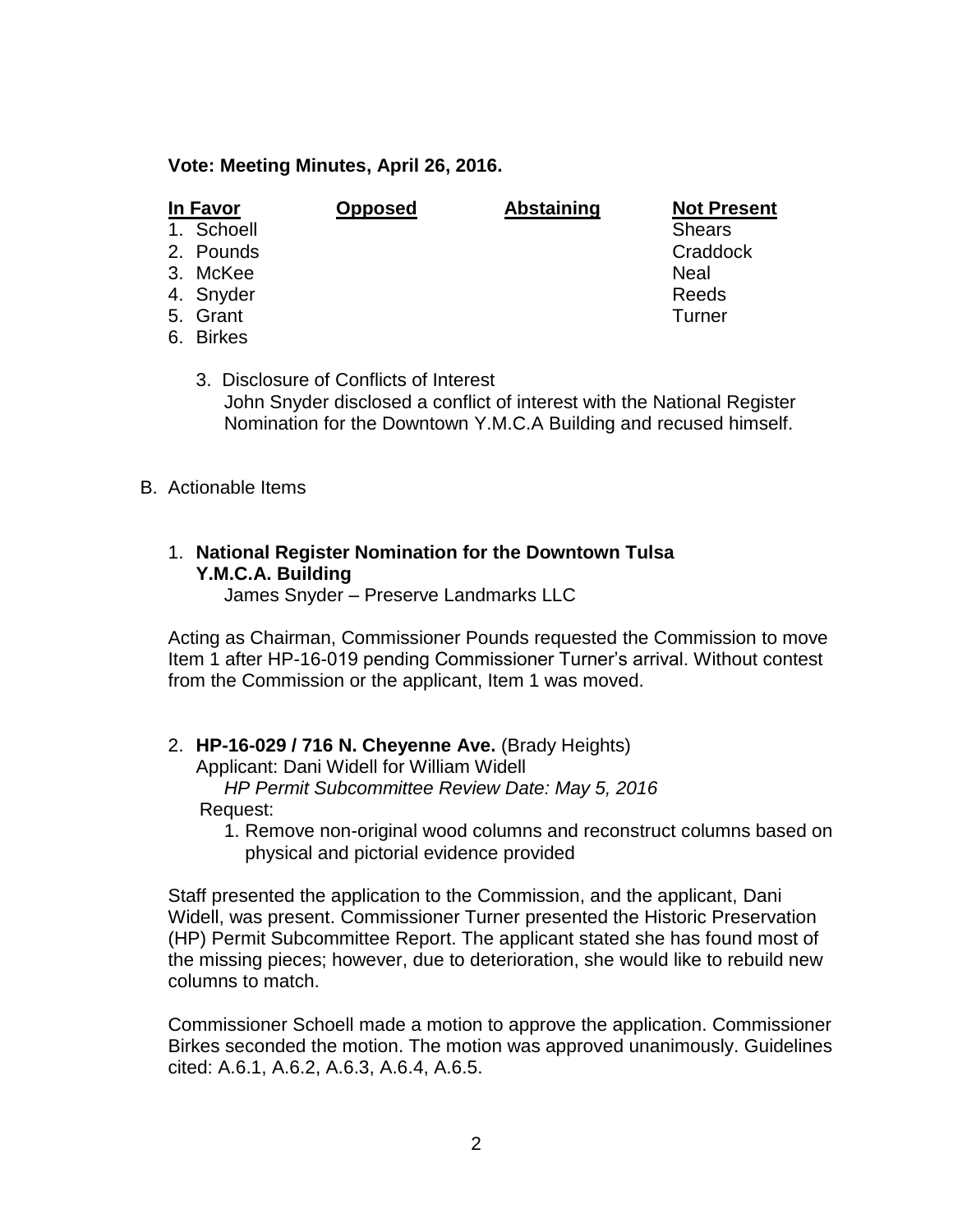**Vote:** 716 N. Cheyenne Ave. **(Brady Heights)**

| In Favor |            | <b>Opposed</b> | <b>Abstaining</b> | <b>Not Present</b> |
|----------|------------|----------------|-------------------|--------------------|
|          | 1. Schoell |                |                   | <b>Shears</b>      |
|          | 2. Pounds  |                |                   | Craddock           |
|          | 3. McKee   |                |                   | <b>Neal</b>        |
|          | 4. Snyder  |                |                   | Reeds              |
|          | 5. Grant   |                |                   |                    |
|          | 6. Birkes  |                |                   |                    |

7. Turner

# 3. **HP-16-019 / 2336 E. 17th St.** (Yorktown)

Applicant: David Blackburn for Classé Homes

 *HP Permit Subcommittee Review Date: April 7 / May 5, 2016* Request:

- - 1. Construct new single-family residence according to plans submitted
	- 2. Install new opening in retaining wall and construct concrete steps for entry to residence

Staff presented the application to the Commission, and the applicant, David Blackburn, was present. Commissioner Turner presented the HP Permit Subcommittee Report. Commissioner Schoell asked the applicant why the finished floor elevation was not noted in the elevation. Mr. Blackburn stated it would be difficult to annotate the elevation. Commissioner Schoell asked the applicant if the stem wall of the porch would be exposed concrete. Mr. Blackburn stated the porch wall would not be exposed concrete, and it would have brick. Commissioner McKee expressed concern about the various styles of windows on the east elevation. Commissioner Turner stated the HP Permit Subcommittee asked the applicant to change the front façade windows, and there are some double-hung windows along the east elevation.

Commissioner Turner made a motion to approve the application. Commissioner Schoell seconded the motion. The motion was approved by majority. Guidelines cited: C.1.1, C.1.2, C.1.3, C.1.4, C.1.5, C.2.1, C.2.2, C.2.3, C.2.4, C.2.5, C.2.6, C.3.1, C.4.1, C.4.2, C.4.3, C.5.1, C.5.2, C.5.3, G.1.1, G.1.2, G.1.3.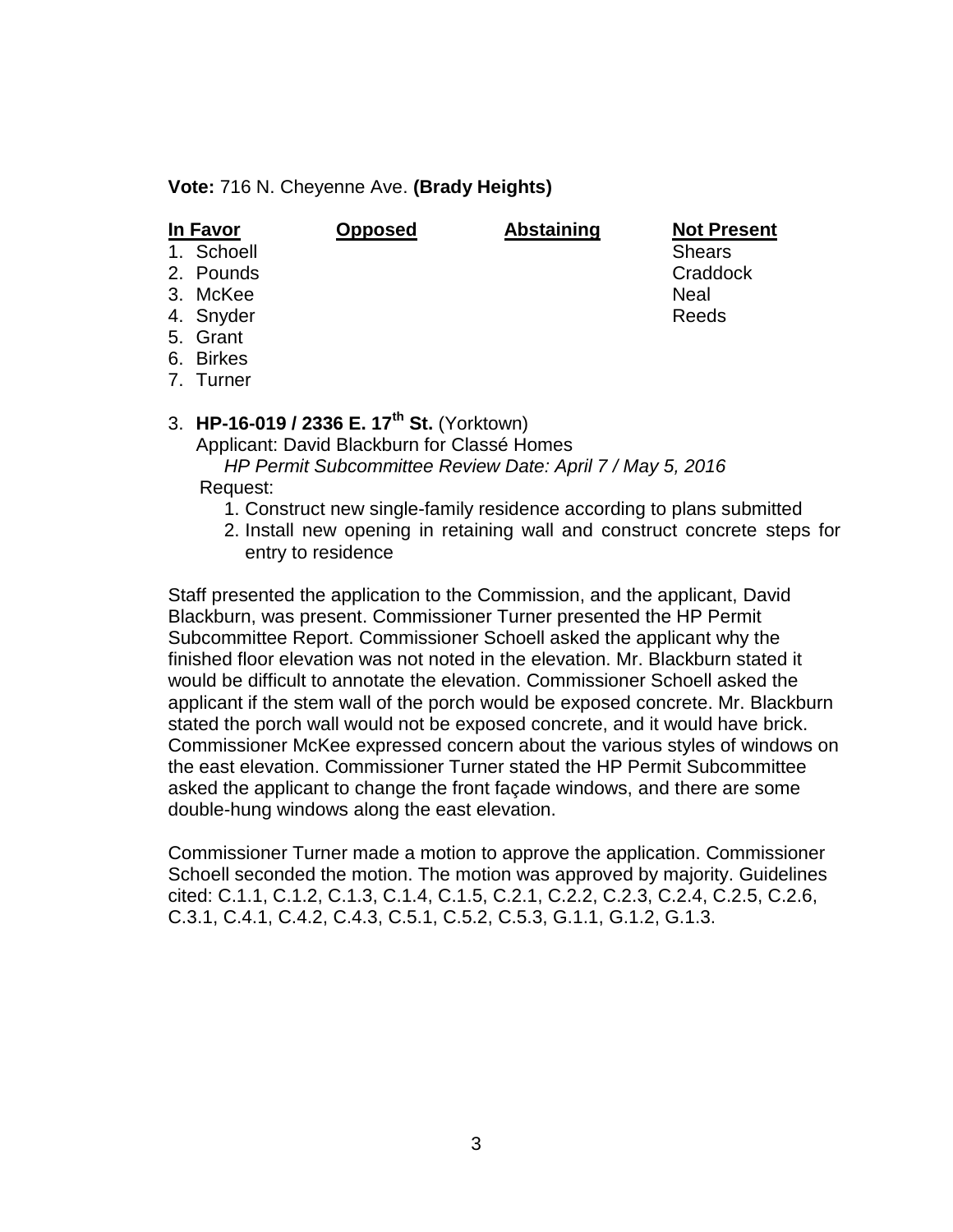# **Vote:** 2336 E. 17th St. **(Yorktown)**

| In Favor |            | <b>Opposed</b> | <b>Abstaining</b> | <b>Not Present</b> |
|----------|------------|----------------|-------------------|--------------------|
|          | 1. Schoell | McKee          |                   | <b>Shears</b>      |
|          | 2. Pounds  |                |                   | Craddock           |
|          | 3. Snyder  |                |                   | Reeds              |
|          | 4. Grant   |                |                   | <b>Neal</b>        |
|          | 5. Birkes  |                |                   |                    |
|          | 6. Turner  |                |                   |                    |
|          |            |                |                   |                    |

### 4. **National Register Nomination for the Downtown Tulsa Y.M.C.A. Building**

James Snyder – Preserve Landmarks LLC

John Snyder recused himself. James Snyder presented the National Register Nomination for the Downtown Tulsa Y.M.C.A. Commissioner Schoell asked Mr. Snyder after the remodeling has been completed, how the building will be used. Mr. Snyder replied it will be multi-family residential. Commissioner Schoell asked whether there will be extensive remodeling on the inside. Mr. Snyder explained there will be residential space on every floor with certain features left intact or reused. For example, the women's gym will keep the basketball hoops in the residential space. The original doors will be placed in the hallway to the residential units, and each unit will have a different door. Mr. Bob Jack stated the building will feature 79 units with 45 units at 600 square feet. Where the gym and racquet ball courts are located, there will be 30 units, and the building will hold 91 parking spaces. Mr. Snyder noted the windows are original to the building, and the building has undergone little alteration.

Commissioner Turner made a motion to the find the Downtown Tulsa Y.M.C.A. Building eligible for the National Register of Historic Places and recommended its eligibility to the Oklahoma State Historic Preservation Office and to the National Park Service. Commissioner Schoell seconded the motion. The motion was approved unanimously.

#### **Vote: National Register Nomination for the Downtown Tulsa Y.M.C.A.**

| <b>In Favor</b> | <b>Opposed</b> | <b>Abstaining</b> | <b>Not Present</b> |
|-----------------|----------------|-------------------|--------------------|
| 1. Schoell      |                |                   | <b>Shears</b>      |
| 2. Pounds       |                |                   | Craddock           |
| 3. McKee        |                |                   | Neal               |
| 4. Grant        |                |                   | Reeds              |
| 5. Birkes       |                |                   |                    |
|                 |                |                   |                    |

6. Turner

C. Actionable Items